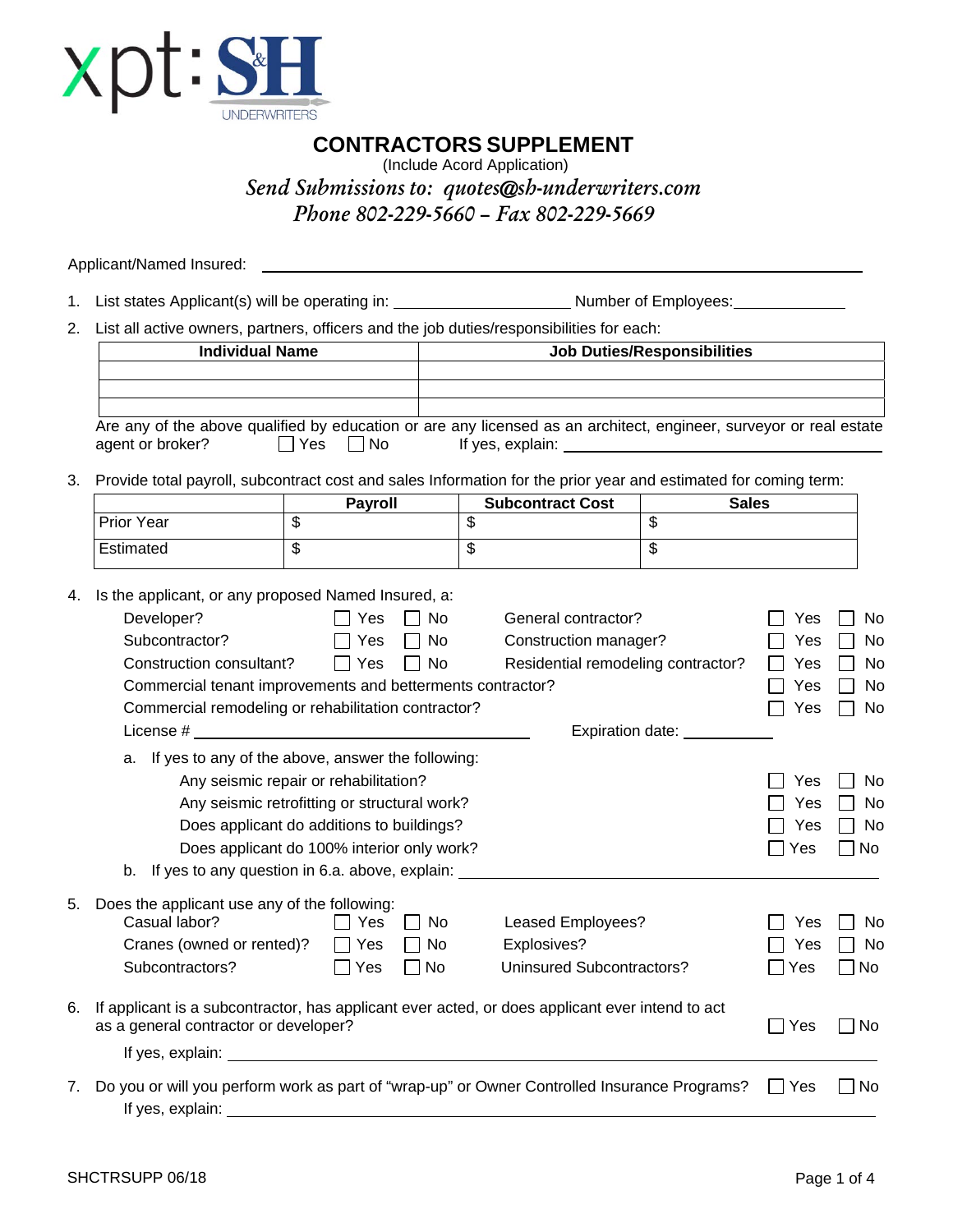8. Enter **Subcontract Cost and/or Payroll**, whichever is applicable for the following classes/trades:

| <b>Class/Trade</b>                           | <b>Subcontract Cost</b> | Payroll                 |
|----------------------------------------------|-------------------------|-------------------------|
| Alarm System                                 | \$                      | $\overline{\mathbf{s}}$ |
| <b>Bridge Construction</b>                   |                         |                         |
| <b>Building Sprinklers</b>                   |                         |                         |
| Caisson or Cofferdam Work                    |                         |                         |
| Carpentry - Commercial                       |                         |                         |
| Carpentry - Residential Less than 3 Stories  |                         |                         |
| <b>Concrete Construction</b>                 |                         |                         |
| <b>Concrete Construction - Flat Work</b>     |                         |                         |
| Dam Construction                             |                         |                         |
| Drywall/Wallboard Installation               |                         |                         |
| Electrical Work - Within Buildings           |                         |                         |
| Electrical Work - Other                      |                         |                         |
| Excavation                                   |                         |                         |
| <b>Exterior Insulation Finishing Systems</b> |                         |                         |
| Fireproofing                                 |                         |                         |
| <b>Grading of Land</b>                       |                         |                         |
| Heating and Air Conditioning including LPG   |                         |                         |
| Heating and Air Conditioning - no LPG        |                         |                         |
| Janitorial                                   |                         |                         |
| Masonry                                      |                         |                         |
| Painting - Interior                          |                         |                         |
| Painting - Over 3 Stories                    |                         |                         |
| Painting - 3 Stories or Less                 |                         |                         |
| Plumbing - Residential                       |                         |                         |
| Plumbing - Commercial                        |                         |                         |
| Plumbing - Water lines (street to building)  |                         |                         |
| Roofing - Residential                        |                         |                         |
| Roofing - Commercial                         |                         |                         |
| <b>Sewer Main Construction</b>               |                         |                         |
| <b>Snow Removal</b>                          |                         |                         |
| <b>Street/Road Construction</b>              |                         |                         |
| Street/Road Paving or Repaving               |                         |                         |
| Swimming Pool - Installation                 |                         |                         |
| <b>Tank Construction/Installation</b>        |                         |                         |
| <b>Tank Removal</b>                          |                         |                         |
| <b>Water Main Construction</b>               |                         |                         |
| <b>Wrecking of Buildings or Structures</b>   |                         |                         |
| Other:                                       |                         |                         |
| Other:                                       |                         |                         |

9. For all items below, respond if the applicant **(a)** has ever done; **(b)** currently does; **(c)** contemplates doing this year; **(d)** intends to do in the future or **(e)** subcontracts (including site preparation, grading or excavating):

## **Residential – NEW:**

| Apartments                                                      | Yes $\Box$ No        | Townhouses                                                                     | Yes   No             |
|-----------------------------------------------------------------|----------------------|--------------------------------------------------------------------------------|----------------------|
| Condominiums                                                    | Yes $\Box$ No        | Townhouse / Condo / Apt. Repair Only                                           | Yes <sup>N</sup> No  |
| <b>Custom Homes</b>                                             | Yes $\Box$ No        | Tracts (single family, 25 units or less)                                       | Yes∏ No              |
| Spec Homes                                                      | $\Box$ Yes $\Box$ No | Tracts (single family 26 units or more)                                        | $\Box$ Yes $\Box$ No |
| Commercial:                                                     |                      |                                                                                |                      |
| <b>Airport Hangers</b>                                          | Yes     No           | Office Buildings                                                               | Yes    No            |
| <b>Industrial Buildings</b>                                     | $\Box$ Yes $\Box$ No | <b>Parking Structures</b>                                                      | Yes No               |
| <b>Mercantile Buildings</b>                                     | $\Box$ Yes $\Box$ No |                                                                                |                      |
|                                                                 |                      | Work more than three (3) stories or forty-five (45) feet above ground surface? | □ Yes □ No           |
| Floor waxing in retail stores?                                  |                      |                                                                                | $\Box$ Yes $\Box$ No |
| If yes, what % of total work is from retail store floor waxing? |                      | % Is waxing done after Hours? $\Box$ Yes $\Box$ No                             |                      |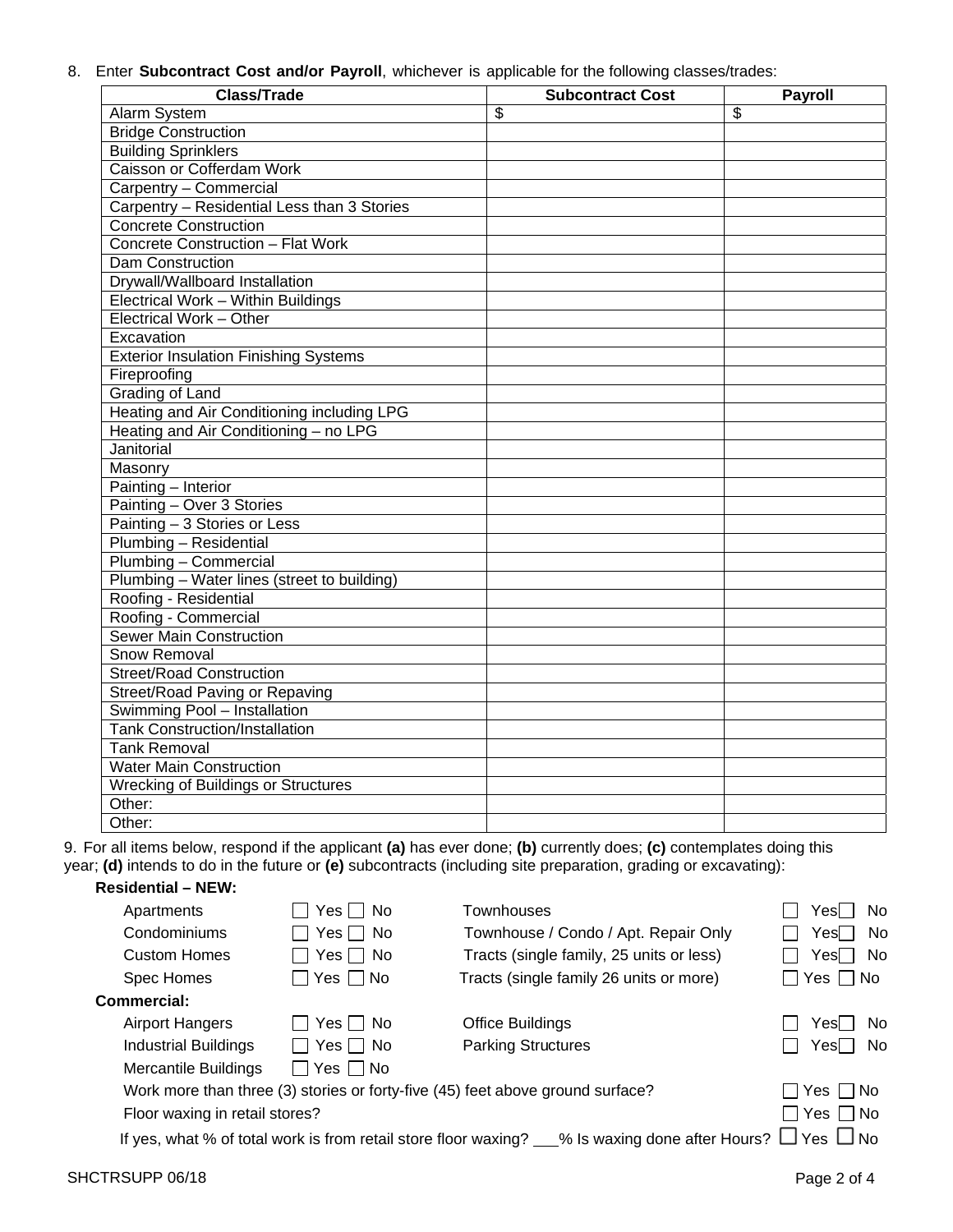## 10. **Roofing operations**

|     | a. If new roof, any tracts (26 units or more), condominiums or town homes?                                                                            |                                                     |                      |                                                                                                                                                                                                                                |               |                                       | $\Box$ Yes $\Box$ No |                      |
|-----|-------------------------------------------------------------------------------------------------------------------------------------------------------|-----------------------------------------------------|----------------------|--------------------------------------------------------------------------------------------------------------------------------------------------------------------------------------------------------------------------------|---------------|---------------------------------------|----------------------|----------------------|
| b.  | Re-roofs %                                                                                                                                            |                                                     | Repair/Patch Work 46 | New Roofs, apartments or tracts (25 units or less) <u>9%</u>                                                                                                                                                                   |               |                                       |                      |                      |
| с.  | Building height:                                                                                                                                      | 1 to 3 stories ____%                                |                      | 4 to 5 stories 6 6 %                                                                                                                                                                                                           |               | Over 5 stories ____%                  |                      |                      |
| d.  | Roof material:                                                                                                                                        | Slate/Tile %                                        |                      | Wood Shake/Shingle 46%<br>Hot/Composition 6 % Polyurethane Foam 6 %<br>Other % Explain: Demonstructure                                                                                                                         |               | Composition %<br>Metal/Aluminum ____% |                      |                      |
| е.  | Roof type:                                                                                                                                            |                                                     |                      | Flat Roofs ___% Pitched Roofs ___%                                                                                                                                                                                             |               |                                       |                      |                      |
| f.  | Building type:                                                                                                                                        |                                                     |                      | Apartments % Condominiums % Townhouses %<br>Industrial Buildings ____% Office Buildings ____% One/Two Family Dwellings ____%                                                                                                   |               |                                       |                      |                      |
| g.  | Over the past 10 years, provide maximum percentage of work done in one year on condominiums or<br>townhouses: 6 % Number of units in largest complex: |                                                     |                      |                                                                                                                                                                                                                                |               |                                       |                      |                      |
| h.  | Does applicant do "hot tar" work?                                                                                                                     | If yes, what percentage of work is "hot tar"? ____% |                      |                                                                                                                                                                                                                                |               |                                       | $\Box$ Yes $\Box$ No |                      |
| i.  | Does applicant sub out "hot tar" work?                                                                                                                |                                                     |                      | If yes, provide estimated annual cost of subs for "hot tar" work: ___________                                                                                                                                                  |               |                                       | $\Box$ Yes $\Box$ No |                      |
| j.  | Does applicant install roofing systems that require use of setting fire (torch work) to asphalt<br>for application of other roofing materials?        |                                                     |                      | If yes, provide percentage of work involving this: ____% Description: ______________________________                                                                                                                           |               |                                       | $\Box$ Yes $\Box$ No |                      |
| k.  | Does applicant use any spray method for applying roofing materials?                                                                                   | If yes, are flammable liquids or catalysts used?    |                      | Explain: Explaint and the state of the state of the state of the state of the state of the state of the state of the state of the state of the state of the state of the state of the state of the state of the state of the s |               |                                       | $\Box$ Yes $\Box$ No | $Yes \Box No$        |
| I.  | Does applicant install any type of elastomer roof coverings spraying or use of flammable<br>liquid or open fires?                                     |                                                     |                      |                                                                                                                                                                                                                                |               |                                       | ∐ Yes ∐ No           |                      |
|     | m. Are all jobs inspected by a foreman or the contractor at completion before leaving job site?                                                       |                                                     |                      |                                                                                                                                                                                                                                |               |                                       |                      | $Yes \Box No$        |
| n.  | Mark all equipment applicant uses:<br>$\Box$ Cranes                                                                                                   | $\Box$ Kettles                                      |                      | Roof Cleaning Tractors                                                                                                                                                                                                         | $\Box$ Hoists | $\Box$ Forklifts                      | $\Box$ Scaffolding   |                      |
|     | If risk involves heating kettles, are they equipped with automatic shut off valves?                                                                   |                                                     |                      |                                                                                                                                                                                                                                |               |                                       |                      | $\Box$ Yes $\Box$ No |
| 11. | Are certificates of insurance obtained from subs for:<br><b>General Liability?</b><br><b>Workers Compensation?</b>                                    |                                                     | コ Yes ロ No           | $\Box$ Yes $\Box$ No If yes, provide limits: $\Box$                                                                                                                                                                            |               |                                       |                      |                      |
|     | If yes, are certificates obtained from subs prior to letting them on the job site?                                                                    |                                                     |                      |                                                                                                                                                                                                                                |               |                                       |                      | Yes     No           |
| 12. | Do you have knowledge of any occurrence which might give rise to a claim?                                                                             |                                                     |                      |                                                                                                                                                                                                                                |               |                                       | $\Box$ Yes $\Box$ No |                      |